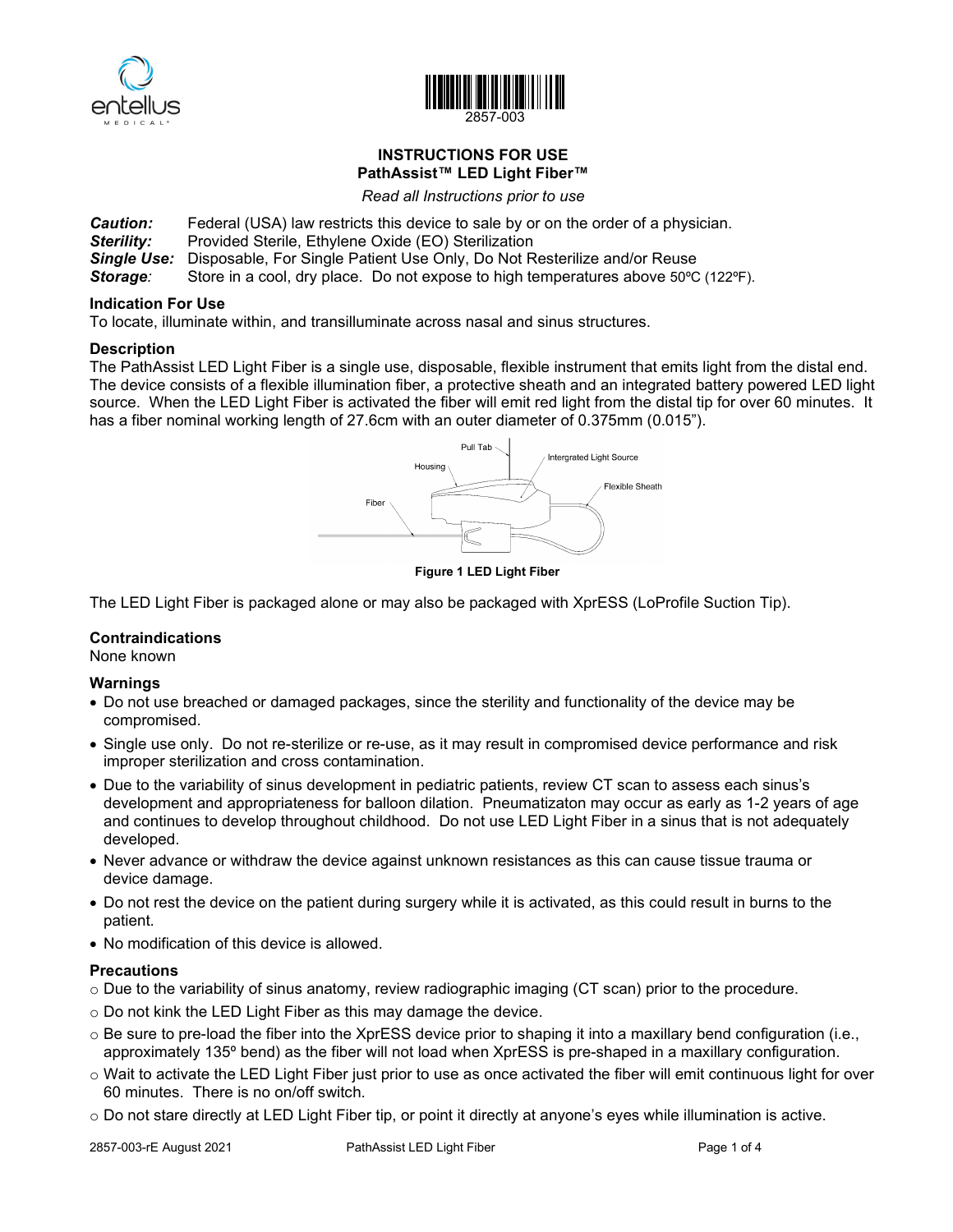- $\circ$  Do not use the device for external transillumination of maxillary sinus by applying the device to the hard palate, as this use has not been tested.
- o Do not incinerate the device except for disposal in a controlled incinerator.

## **Adverse Effects**

- Possible adverse effects include, but are not limited to, the following:
	- Cerebrospinal fluid leak
	- Damage of the orbital wall or other structures of the eye
	- Tissue inflammation or trauma

## **Compatibility**

The device is compatible with the XprESS Multi-Sinus Dilation System *(all suction tip sizes)*

*Please refer to the XprESS Multi-Sinus Dilation System Instructions for Use for detailed information and instructions on the use of XprESS.* 

# **Instructions for Use**

*NOTE: Steps 1-3 are only necessary if LED Light Fiber is packaged alone. If LED Light Fiber is packaged with XprESS device, go to STEP 4.* 

- 1. Remove the LED Light Fiber from the protective packaging.
- 2. Load the fiber into the working lumen of XprESS (Figure 2).
- 3. Attach the LED Light Fiber housing to the barbed fitting of the XprESS device (Figure 3). Align the distal tip of the fiber with the distal end of XprESS (Figure 4).









- 4. Shape loaded XprESS to desired bend configuration for targeted sinus.
- 5. Activate the LED Light Fiber by removing the pull tab. Confirm that light is being transmitted through the LED Light Fiber.
- 6. Under endoscopic visualization, place the loaded XprESS device into the target location to illuminate within and transilluminate across nasal and sinus structures.
	- Projected illumination can be enhanced by slightly advancing tip of the LED Light Fiber distal from the XprESS device.
- 7. After procedure, dispose of device according to Federal, state, and local regulations, and appropriate environmental health safety guidelines. Do not incinerate except for disposal in a controlled incinerator.

| <b>Item</b>                                                  | <b>Specification</b>                   |  |
|--------------------------------------------------------------|----------------------------------------|--|
| Weight                                                       | $< 40$ grams                           |  |
| Nominal working length of fiber                              | 27.6cm                                 |  |
| Fiber outer diameter                                         | $0.375$ mm $(0.015")$ .                |  |
| Light source (red LED)                                       | 625nm wavelength                       |  |
| Activation time                                              | Over 60 minutes                        |  |
| Battery type                                                 | Lithium manganese dioxide, CR2, 3Volts |  |
| Power source                                                 | Internally powered                     |  |
| Maximum LED output power for treatment                       | 1 W                                    |  |
| Mode of operation                                            | Continuous                             |  |
| Safe operating ambient temperature range                     | 15 - 33°C (59 - 91°F)                  |  |
| Safe storage and transport temperature range                 | $-10 - 50^{\circ}$ C (14 - 122°F)      |  |
| Safe operating, storage, & transport relative humidity range | $0 - 95%$ RH                           |  |
| Complies with medical safety standards:                      | IEC 60601-1:2005/AMD 1:2012;           |  |
|                                                              | CAN/CSA-C22.2 No. 60601-1:2014         |  |

## **Specifications**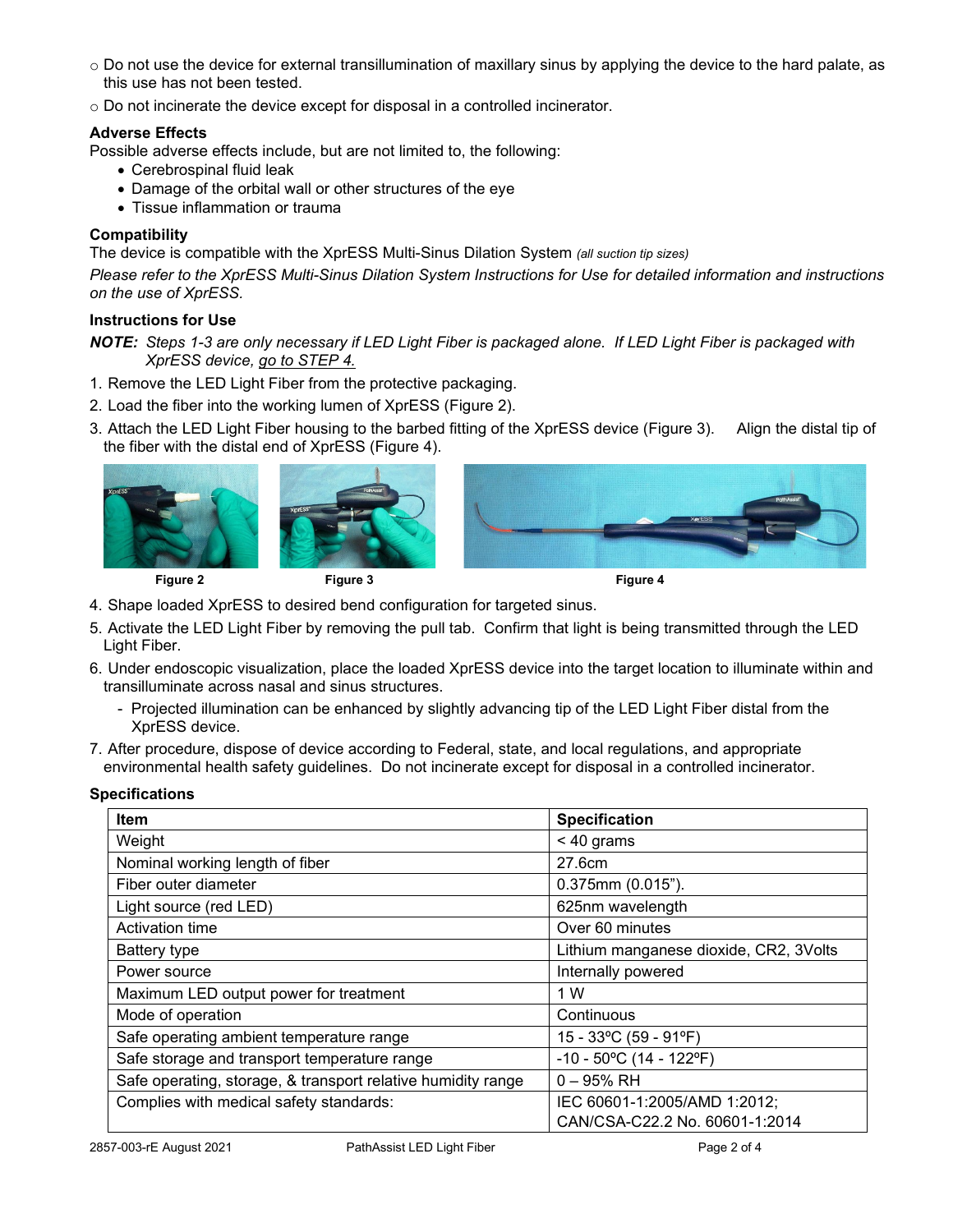## **Electromagnetic Compatibility (EMC)**

Medical Electrical Equipment needs special precautions regarding EMC and needs to be installed and put into service according to the EMC information provided in this section. Portable and Mobile RF communications equipment can affect Medical Electrical Equipment.

| <b>Guidance and Manufacturer's Declaration - Emissions</b>                                            |            |                                                                                                                                                                                          |  |
|-------------------------------------------------------------------------------------------------------|------------|------------------------------------------------------------------------------------------------------------------------------------------------------------------------------------------|--|
| The LED Light Fiber is intended for use in the electromagnetic environments specified below.          |            |                                                                                                                                                                                          |  |
| The customer or the user of the LED Light Fiber should assure that it is used in such an environment. |            |                                                                                                                                                                                          |  |
| <b>Emission Test</b>                                                                                  | Compliance | <b>Electromagnetic Environment - Guidance</b>                                                                                                                                            |  |
| RF Emissions CISPR 11                                                                                 | Group 1    | The LED Light Fiber uses RF energy only for its internal function. Therefore, its emissions<br>are very low and are not likely to cause any interference in nearby electrical equipment. |  |
| RF Emissions CISPR 11                                                                                 | Class B    | The LED Light Fiber is suitable for use in all establishments, including domestic, and those                                                                                             |  |
| Harmonics IEC 61000-3-2                                                                               | N/A        | directly connected to the public low-voltage power supply network that supplies buildings                                                                                                |  |
| Flicker IEC 61000-3-3                                                                                 | N/A        | used for domestic purposes.                                                                                                                                                              |  |

| Guidance and Manufacturer's Declaration - Immunity                                           |                                                                                                       |                                                        |                                                                                                              |  |
|----------------------------------------------------------------------------------------------|-------------------------------------------------------------------------------------------------------|--------------------------------------------------------|--------------------------------------------------------------------------------------------------------------|--|
| The LED Light Fiber is intended for use in the electromagnetic environments specified below. |                                                                                                       |                                                        |                                                                                                              |  |
|                                                                                              | The customer or the user of the LED Light Fiber should assure that it is used in such an environment. |                                                        |                                                                                                              |  |
| <b>Immunity Test</b>                                                                         | <b>EN/IEC 60601 Test Level</b>                                                                        | <b>Compliance Level</b>                                | <b>Electromagnetic Environment - Guidance</b>                                                                |  |
| ESD EN/IEC 61000-4-2                                                                         | ±6kV Contact, ±8kV Air                                                                                | ±6kV Contact.<br>±8kV Air                              | Floors should be wood, concrete, or ceramic tile. If<br>floors are synthetic, the RH should be at least 30%. |  |
| EFT EN/IEC 61000-4-4                                                                         | ±2kV Mains, ±1kV I/Os                                                                                 |                                                        |                                                                                                              |  |
| Surge EN/IEC 61000-4-5                                                                       | ±1kV Differential, ±2kV Common                                                                        | N/A                                                    | N/A                                                                                                          |  |
| Voltage Dips/Dropout<br>EN/IEC 61000-4-11                                                    | >95% Dip for 0.5 Cycle<br>60% Dip for 5 Cycles<br>30% Dip for 25 Cycles<br>>95% Dip for 5 Seconds     | (LED Light Fiber is<br>powered by<br>internal battery) |                                                                                                              |  |
| Power Frequency<br>50/60Hz, Magnetic Field<br>EN/IEC 61000-4-8                               | $3$ A/m                                                                                               | $3$ A/m                                                | Power frequency magnetic fields should be that of<br>a typical commercial or hospital environment.           |  |

| Guidance and Manufacturer's Declaration - Immunity                                           |                                |                                                              |                                                                                                                                                      |
|----------------------------------------------------------------------------------------------|--------------------------------|--------------------------------------------------------------|------------------------------------------------------------------------------------------------------------------------------------------------------|
| The LED Light Fiber is intended for use in the electromagnetic environments specified below. |                                |                                                              |                                                                                                                                                      |
|                                                                                              |                                |                                                              | The customer or the user of the LED Light Fiber should assure that it is used in such an environment.                                                |
| <b>Immunity Test</b>                                                                         | <b>EN/IEC 60601 Test Level</b> | <b>Compliance Level</b>                                      | <b>Electromagnetic Environment - Guidance</b>                                                                                                        |
| Conducted RF<br>EN/IEC 61000-4-6                                                             | 3Vrms. 150kHz to 80MHz         | N/A<br>LED Light Fiber is<br>powered by internal<br>battery) | Portable and mobile RF communications equipment should be<br>used no closer to the LED Light Fiber than the distances<br>calculated or listed below. |
| Radiated RF                                                                                  | 3Vms, 80MHz to 2.5GHz          | $3V/m$ (E1)                                                  | <b>Recommended Separation Distance</b>                                                                                                               |
| EN/IEC 61000-4-3                                                                             |                                |                                                              | $d = 1.2\sqrt{P}$ 80MHz to 800MHz<br>$d = 2.3\sqrt{P}$ 800MHz to 2.5MHz                                                                              |
|                                                                                              |                                |                                                              | Where $P$ is the maximum output power rating of the<br>transmitter in watts and $d$ is the recommended separation<br>distance in meters              |
|                                                                                              |                                |                                                              | Field strengths from fixed transmitters, as determined by an<br>electromagnetic site survey, should be less than the<br>compliance level (E1).       |
|                                                                                              |                                |                                                              | Interference may occur in the vicinity of equipment containing<br>a transmitter.                                                                     |

| Recommended Separation Distances between portable and mobile RF communications equipment and the LED Light Fiber                                                                                                                                                                                                                                                                                                                                              |                                                                   |                                          |                                           |
|---------------------------------------------------------------------------------------------------------------------------------------------------------------------------------------------------------------------------------------------------------------------------------------------------------------------------------------------------------------------------------------------------------------------------------------------------------------|-------------------------------------------------------------------|------------------------------------------|-------------------------------------------|
| The LED Light Fiber is intended for use in the electromagnetic environment in which radiated RF disturbances are controlled. The customer<br>or user of the LED Light Fiber can help prevent electromagnetic interference by maintaining a minimum distance between portable and<br>mobile RF Communications Equipment (transmitters) and the LED Light Fiber as recommended below, according to the maximum output<br>power of the communications equipment. |                                                                   |                                          |                                           |
|                                                                                                                                                                                                                                                                                                                                                                                                                                                               | Separation distance according to frequency of transmitter (m)     |                                          |                                           |
| <b>Max Output Power of</b><br><b>Transmitter (Watts)</b>                                                                                                                                                                                                                                                                                                                                                                                                      | 150kHz to 80MHz<br>$d = (1.2)(\sqrt{P})$                          | 80MHz to 800MHz<br>$d = (1.2)(\sqrt{P})$ | 800MHz to 2.5GHz<br>$d = (2.3)(\sqrt{P})$ |
| 0.01                                                                                                                                                                                                                                                                                                                                                                                                                                                          | N/A                                                               | 0.12                                     | 0.23                                      |
| 0.1                                                                                                                                                                                                                                                                                                                                                                                                                                                           | (LED Light Fiber is powered by<br>an internal battery)            | 0.38                                     | 0.73                                      |
|                                                                                                                                                                                                                                                                                                                                                                                                                                                               | Conducted RF Immunity testing                                     | 1.2                                      | 2.3                                       |
| 10                                                                                                                                                                                                                                                                                                                                                                                                                                                            | does not apply, resulting in no<br>separation data from 150kHz to | 3.8                                      | 7.3                                       |
| 100                                                                                                                                                                                                                                                                                                                                                                                                                                                           | 80MHz.                                                            | 12                                       | 23                                        |